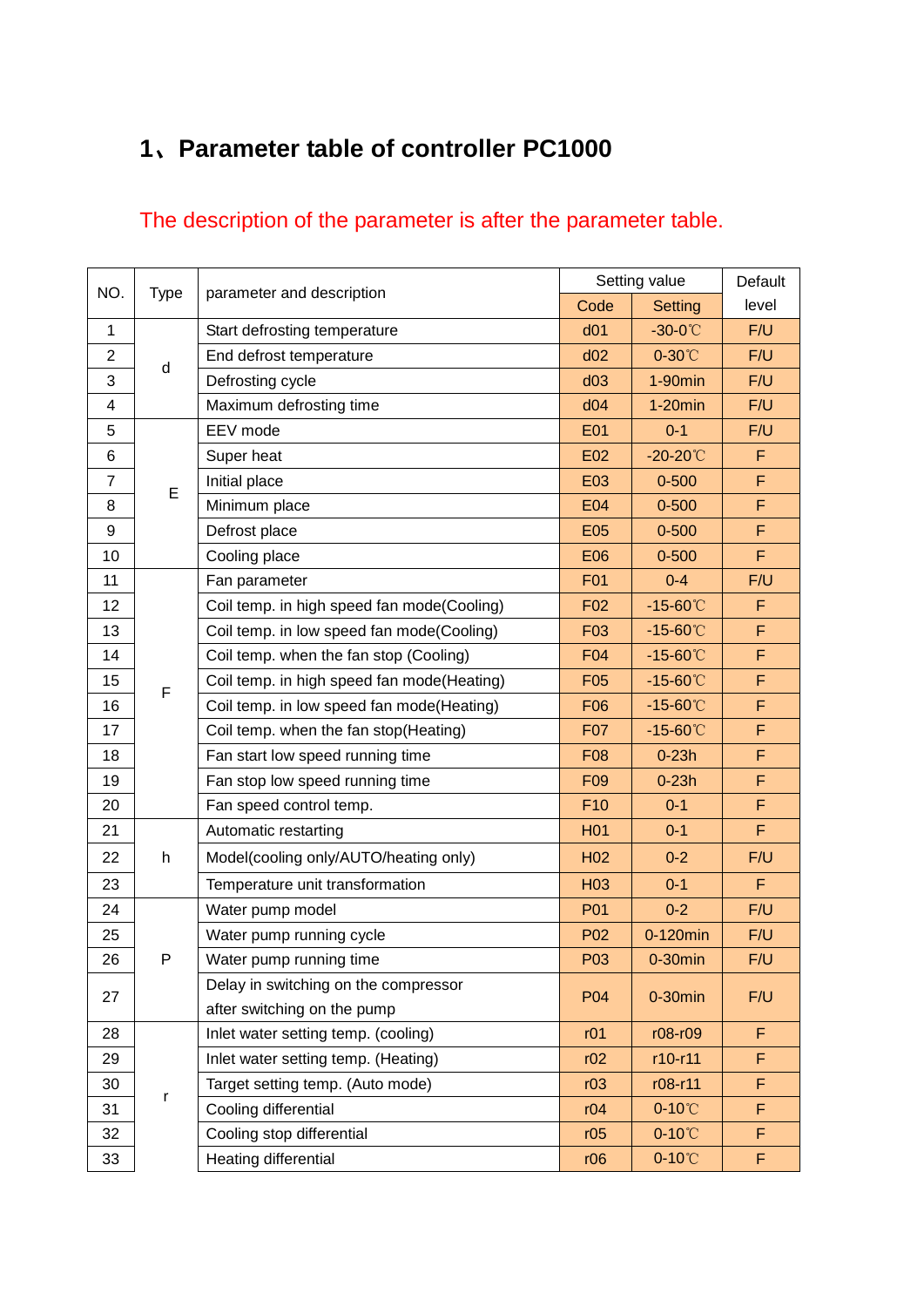| 34 |             | Heating stop differential         | r07             | $0-10^{\circ}$ C     | F   |
|----|-------------|-----------------------------------|-----------------|----------------------|-----|
| 35 |             | Minimum set point in Cooling      | r08             | $-30-109^{\circ}$    | F   |
| 36 |             | Maximum Cooling set point         | r09             | r08-80°C             | F   |
| 37 |             | Minimum Heating set point         | r10             | $-30-11^{\circ}$     | F   |
| 38 | r           | Maximum Heating set point         | r11             | r11-80°C             | F   |
| 39 |             | On/off switch                     | <b>S01</b>      | CL/OP                | F/U |
| 40 |             | <b>Water Flow switch</b>          | <b>S02</b>      | CL/OP                | F/U |
| 41 | S           | System LP                         | <b>S03</b>      | CL/OP                | F/U |
| 42 |             | System HP                         | <b>S04</b>      | CL/OP                | F/U |
| 43 |             | Mode switch                       | <b>S05</b>      | CL/OP                | F/U |
| 44 |             | Suction temp.                     | T <sub>01</sub> | $-30 - 99^{\circ}$ C | F/U |
| 45 |             | Inlet water temp.                 | T <sub>02</sub> | $-30 - 99^{\circ}$ C | F/U |
| 46 | $\mathbf t$ | Outlet water temp.                | T <sub>03</sub> | -30~99°C             | F/U |
| 47 |             | Coil temp.                        | T <sub>04</sub> | $-30 - 99^{\circ}$ C | F/U |
| 48 |             | Ambient temp.                     | T <sub>05</sub> | $-30 - 99^{\circ}$ C | F/U |
| 49 |             | Compressor output                 | O <sub>1</sub>  | CL/OP                | F/U |
| 50 |             | Circulate pump output             | O <sub>2</sub>  | CL/OP                | F/U |
| 51 | $\mathbf 0$ | 4-way valve output                | O3              | CL/OP                | F/U |
| 52 |             | Fan output (High speed)           | O <sub>4</sub>  | CL/OP                | F/U |
| 53 |             | Fan output (Low speed)            | O <sub>5</sub>  | CL/OP                | F/U |
| 54 |             | Electronic expansion valve output | O6              | $0 - 500$            | F/U |

## **Description of the parameters**

## **D——Defrost parameter**

**D01**——Start defrost temperature

To start the defrost cycle; the condition must be valid for the time d03.

**D02**——End defrost temperature

Establishes the temperature above which the defrost cycle ends.

**D03**——Defrosting cycle

Represents delay between two successive defrost cycle. The first time, when coil temperature is lower than D01, there must be valid for the time d03 to start defrost.

**D04**——Max. defrosting duration

Represents the maximum duration of the defrost cycle (the defrost ends when the maximum duration has been arrived, even if the defrost hasn't finished)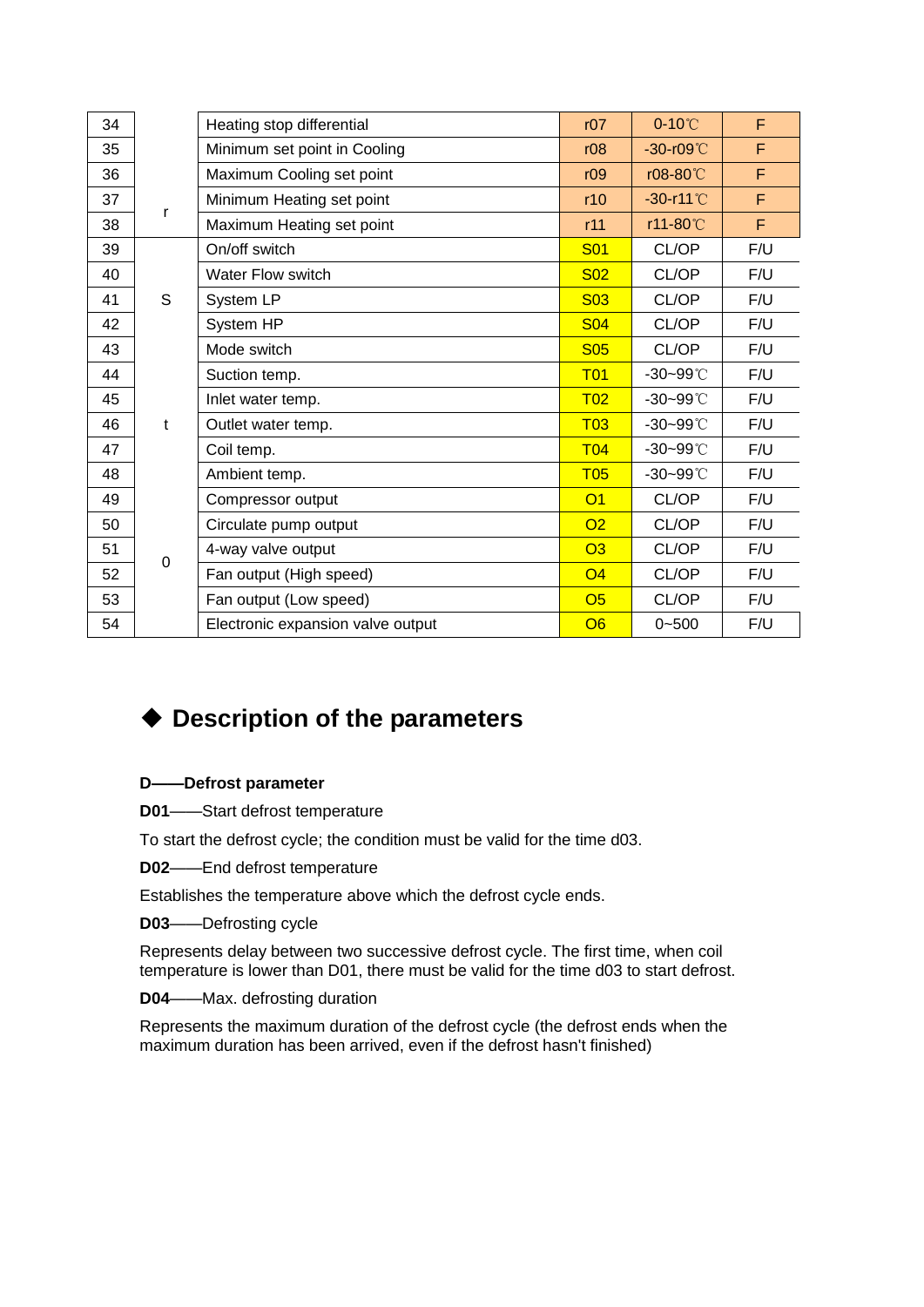#### **Defrostation action**



Attention: The situation of defrosting abnormal end

1) Shut off the unit during defrosting, system will continue running defrost until it has finished.

2) HP switch has broken during defrosting, then unit will be shut off and show HP malfunction. After recovering it, system enters to normal heating mode.

3) LP switch has broken during defrosting, the unit will skip LP malfunction and exit defrosting and back to normal heating mode, then system will check LP switch after 5min.

4) Flow switch has broken during defrosting, then unit will be shut off and show Flow Malfunction. After recovering this malfunction, system goes on defrosting.

5) Exhaust temperature is too high during defrosting, then unit will be shut off and show this malfunction. After recovering it, system goes on defrosting.

6) Temperature difference between inlet and outlet during defrosting, then unit will be shut off and show this malfunction. After recovering it, system goes on defrosting.

7) System show Antifreezing protection during defrosting, then unit will be shut off and show this malfunction. After recovering it, system goes on defrosting.

#### **E——EEV parameter**

**E01**——EEV mode

E01=0: EEV is running by manual operation;

E01=1: EEV is running by automatic operation;

**E02**——Target Super heat

**E03**——Initial position

If E01=0, represents expansive valve fix this position always.

If E01=1, represents expansive valve initiation position

**E04**——Minimum position

**E05**——Defrost position

Fix the EEV position during system is defrosting.

**E06**——Cooling position

Fix the EEV position during system at cooling mode.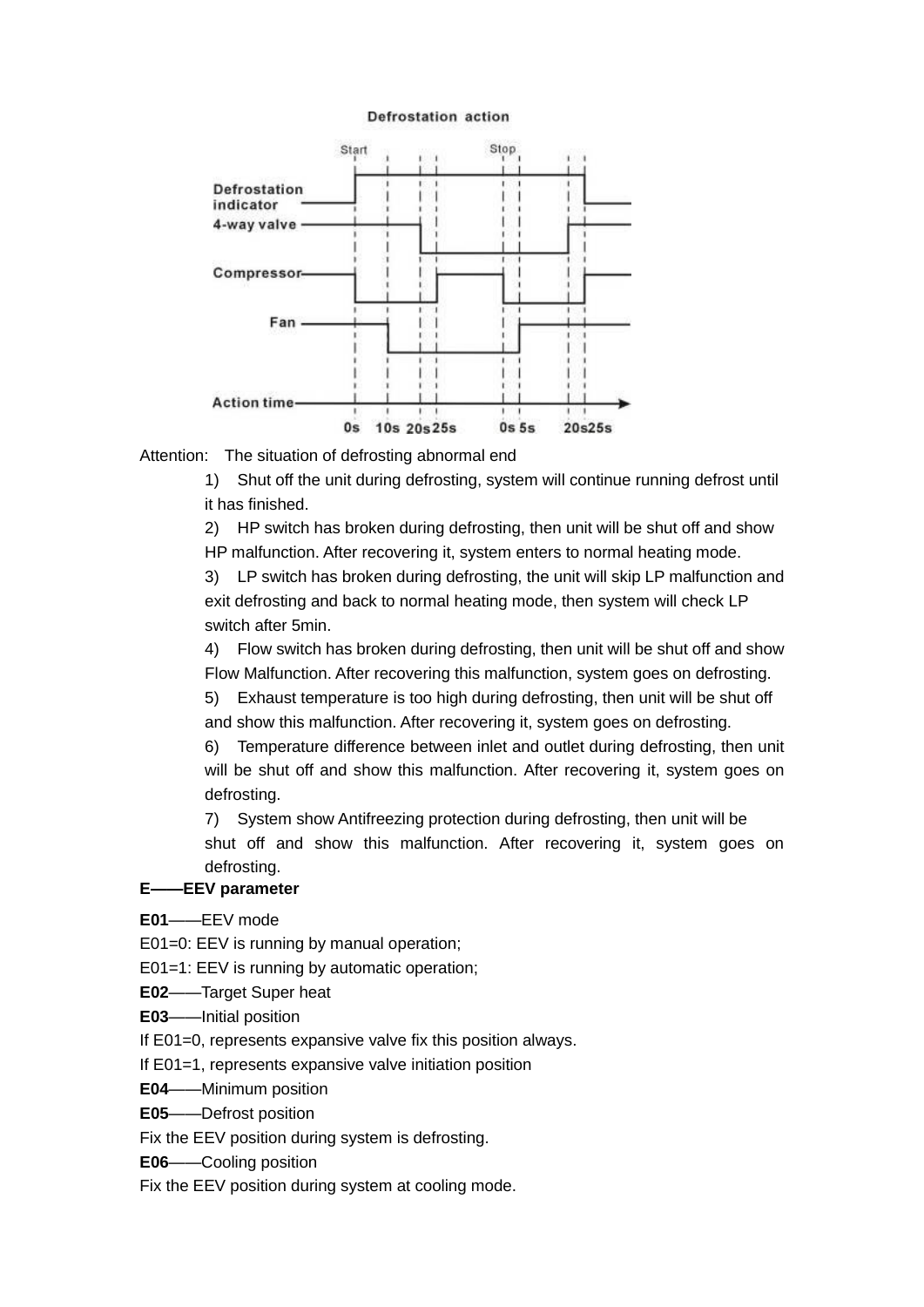#### **F——Fan parameter**

Normally, Fan will start up 5s ahead of Compressor and 30s later to shut off. When at defrosting, Fan running situation is according to defrosting control.

### **F01**——Fan parameter

F01=0: in low speed fan mode;

F01=1: in high speed fan mode;

F01=2: the fan running modes depend on coil or ambient temperature (F02-F07);

Attention: The temperature probe is decided by F10.

F01=3: the fan runs at low speed depends on time (F08-F09), the fan runs at high speed during the other time;

F01=4: the fan running speed depends on F02 and F03.

**F02**——Coil or ambient temperature set point for high speed fan mode (Cooling)

This represents if the temperature above F02, the fan will on high speed (Cooling)

**F03**——Coil or ambient temperature set point for low speed fan mode (Cooling)

This represents if the temperature below which the fans remain on at low speed (Cooling) **F04**——Coil or ambient temperature set point for the fan stop (Cooling)

This represents the temperature in reference to F03 below which the fans are stopped. **The Fan speed at cooling mode**



**F05**——Coil or ambient temperature set point for high speed fan mode (Heating) This represents the temperature above which the fans remain on at high speed (Heating) **F06**——Coil or ambient temperature set point for low speed fan mode (Heating) This represents the temperature below which the fans remain on at low speed (Heating) **F07**——Coil or ambient temperature set point for the fan stop (Heating) This represents the temperature in reference to F06 below which the fans are stopped.



When F10=1, Fan speed is decided by ambient temperature.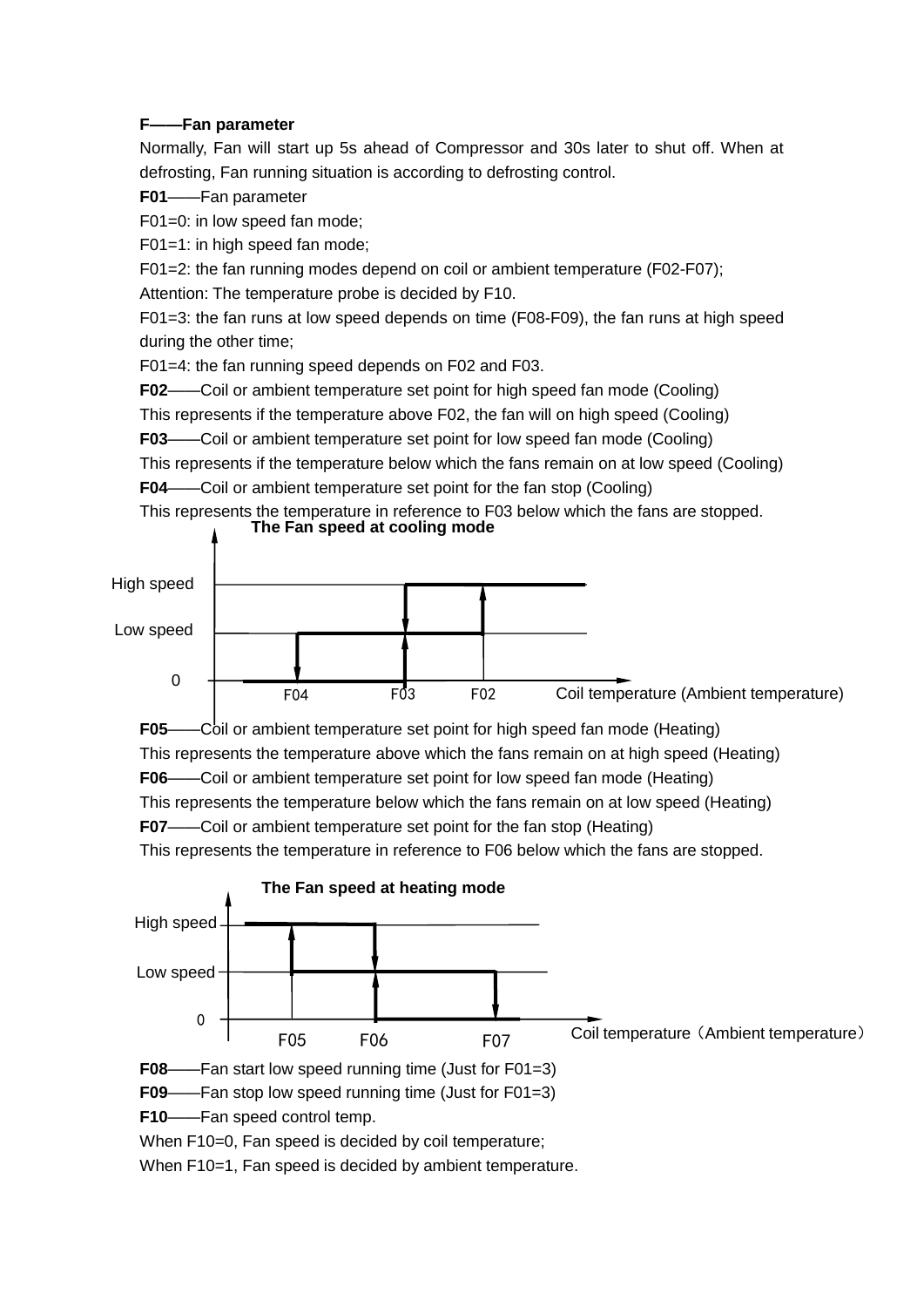### **H——System Parameter**

**H01**——Automatic restart

H01=0: disable automatic restart; H01=1: enable automatic restart

**H02**——Mode

H02=0: only cooling;

H02=1: heating, cooling and automatic;

H02=2: only heating.

**H03**——Temperature unit of measure

H03=0: Centigrade unit; (Other area)

H03=1: Fahrenheit unit.( For North America area)

## **P——Water pump parameters**

**P01**——Water pump model

P01=0, water pump will always on except on standby and alarm.

P01=1, water pump will operate depend on compressor, and has 2 minutes delay after the compressor has stopped;

P01=2, water pump will be started and stopped at regular intervals after compressor stop. Depend on P02 and P03.

**P02**—— Minimum off time before the next pump start.

**P03**—— minimum on time that the pump remains on.

**P04**——the time of pump advance compressor to start up.

## **The action sequence of pump and compressor**



P04

## **R——Temperature parameter**

**R01**——Cooling set point

Inlet water setting temp. (Cooling)

**R02**——Heating set point

Inlet water setting temp. (Heating)

**R03**——AUTO set point (Auto mode)

Target setting temperature for auto mode.

**R04**——Start differential of cooling

This represents the difference between R01 and start cooling point.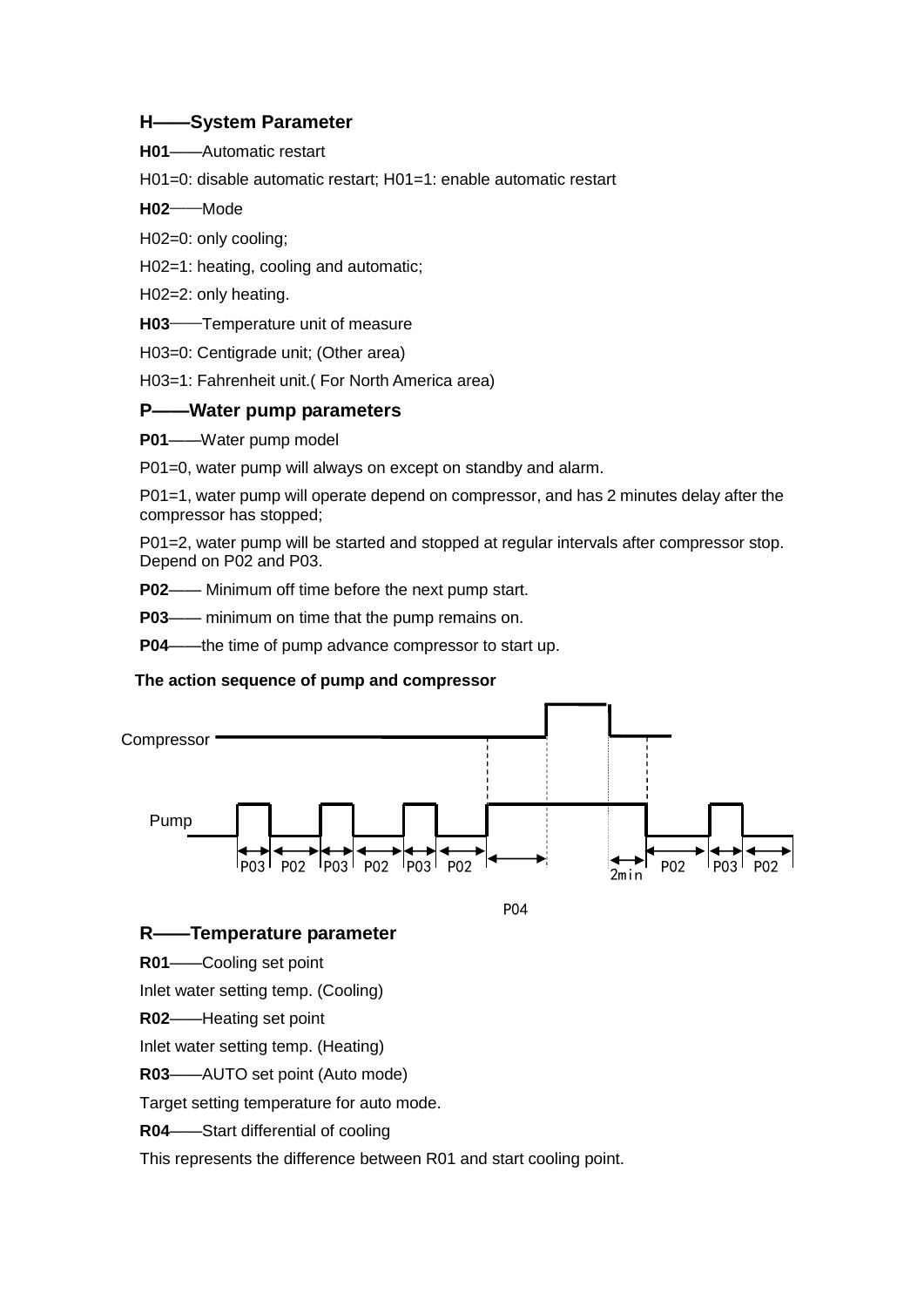#### **R05**——Stop differential of cooling

This represents the difference between R01 and stop cooling point.

### **Compressor action at cooling mode**



#### **R06**——Start differential of heating

This represents the difference between R02 and start heating point.

#### **R07**——Stop differential of heating

This represents the difference between R02 and stop heating point.

#### **Compressor action at heating mode**





**R08**——Min. set point in Cooling

Establishes the minimum limit for setting the Cooling set point

**R09**——Max. Cooling set point

Establishes the maximum limit for setting the Cooling set point

**R10**——Min. Heating set point

Establishes the minimum limit for setting the Heating set point

**R11**——Max. Heating set point

Establishes the maximum limit for setting the Heating set point